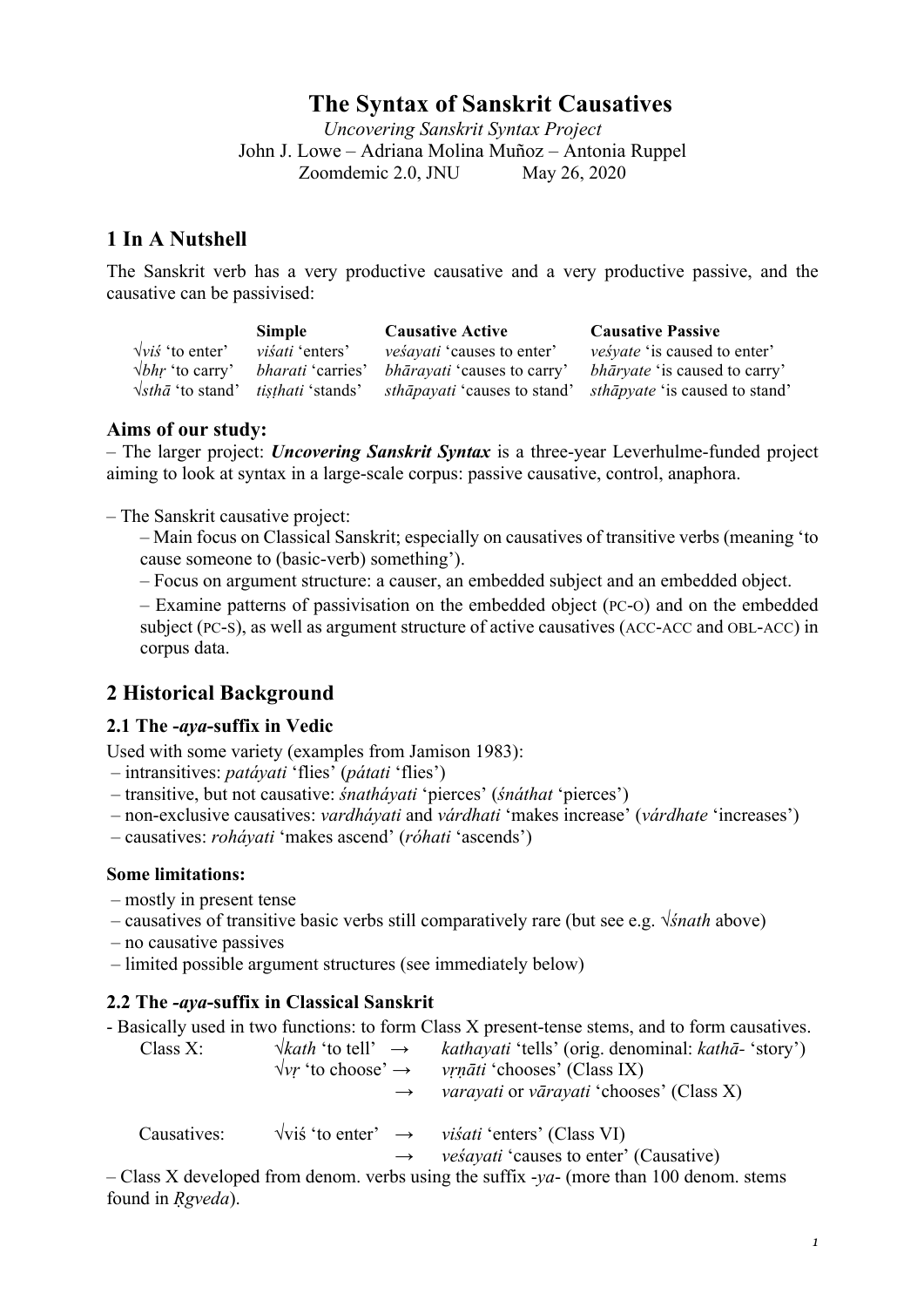## **3 Syntax of Sanskrit Causatives**

#### **3.1 Active Causatives**

– There are two types of argument structure for active causatives formed to transitive verbs: 'accusative-accusative' (ACC-ACC) in (1b) and 'oblique-accusative' (OBL-ACC) in (1c). (The latter is not found in early Vedic). A large number of attested examples omit the causee/embedded subject, as in (1d).

| (1) | a. devadatto katam karoti                                |         |
|-----|----------------------------------------------------------|---------|
|     | D.NOM mat.ACC make.PRS.3SG                               |         |
|     | 'Devadatta makes a mat.'                                 |         |
|     | b. yajñadatto devadattam katam kārayati                  |         |
|     | D.ACC mat.ACC make.CAUS.PRS.3SG<br>Y.NOM                 | ACC-ACC |
|     | 'Yajñadatta makes Devadatta make a mat.'                 |         |
|     | c. yajñadatto devadattena katam kārayati                 | OBL-ACC |
|     | D.INSTR mat.ACC make.CAUS.PRS.3SG<br>Y.NOM               |         |
|     | 'Yajñadatta makes Devadatta make a mat/has a mat made by |         |
|     | Devadatta.'                                              |         |
|     | d. yajñadatto katam kārayati                             |         |
|     | mat.ACC make.CAUS.PRS.3SG<br>Y.NOM                       | $0-ACC$ |
|     | 'Yajñadatta has a mat made.'                             |         |

#### **3.2 Passive Causatives**

Likewise, there are two types of argument structure for passive causatives: passivisation on the embedded subject (PC-S) in (2a) and passivisation on the embedded object (PC-O) in (2b).

| (2) | (a) | <b>devadatto</b> vrksam<br>$D_{\text{-NOM.SG}}$ | chedyate<br>$wood_{ACC.SG}$ cut. CAUS PASS PRS 3.SG Y. INS.SG<br>'Devadatta is made to cut the wood by Yajñadatta.'                                                | yajñadattena   | PC-S |
|-----|-----|-------------------------------------------------|--------------------------------------------------------------------------------------------------------------------------------------------------------------------|----------------|------|
|     | (b) | <i>vrkso</i>                                    | devadattena chedyate<br>$wood_{.NOM.SG}$ $D_{.INSTR.SG}$ $cut_{.CAUS.PASS.PRS,3.SG}$ $(Y_{.INS.SG})$<br>'The wood is made to be cut by Devadatta (by Yajñadatta).' | (yajñadattena) | PC-O |

#### **–› Questions:**

Can we account for this variation in active and passive causatives? Is there a relationship between one of the active and one of the passive patterns?

## **4 Past Scholarship**

#### **4.1 Pāṇini**

#### **On Active Causatives**

– **Default**: a verb with *kartṛ* agent/subject (by 1.4.54) and *karman* patient/object (by 1.4.49) is causativised without any change in the semantic function of its arguments. During case assignment: *kartṛ* gets INS case (by 2.3.18), not NOM because the verb agrees with the causer (*hetu*), not the original *kartṛ*. The *karman* gets ACC (by 2.3.2) (our OBL-ACC).

– **Exception**: (a) verbs of motion, perception, eating or producing a sound, and also intransitive verbs make the agent *kartṛ* of the simple verb the object *karman* in the causative (by 1.4.52) (our ACC-ACC); (b) with √*hṛ* 'to take' and √*kṛ* 'to do', ACC-ACC is optional (*anyatarasyām*, 1.4.53), i.e. ACC-ACC and OBL-ACC are both possible.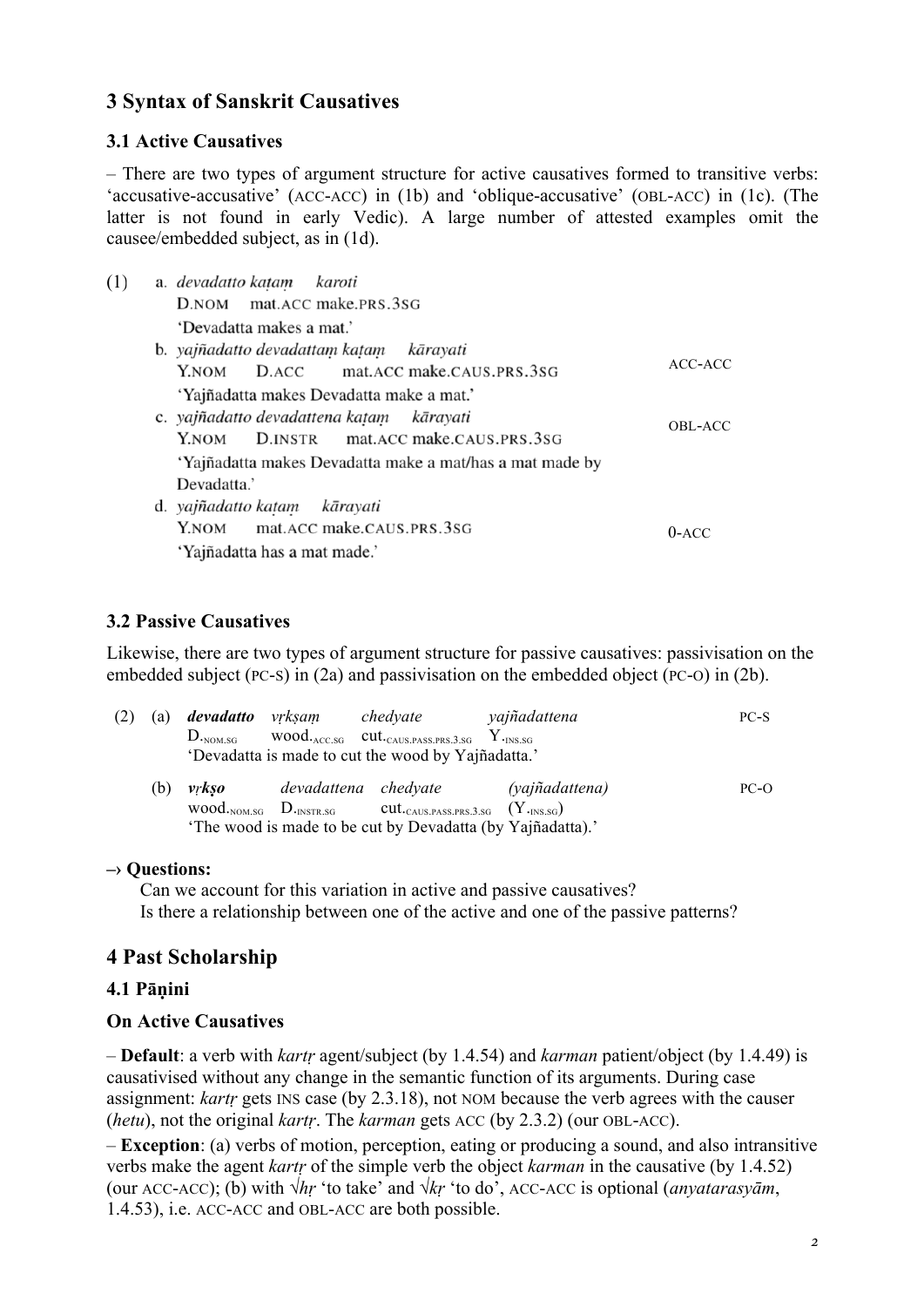## **On Passive Causatives**

Given what Pāṇini says (separately) about the causative and about the passive, it should be the case that the PC-S passive is the passive of the ACC-ACC active causative, and the PC-O passive is the passive of the OBL-ACC active causative.

#### **4.2. Modern/more recent scholarship**

#### **On the choice of construction with active causatives**

Difference in construction based on semantics, not lexicon:

Intended Expression: whether the causer acts on the embedded subject (ACC-ACC) or on the embedded object (OBL-ACC) (Speyer 1886: 36-37).

Affectedness/Agency of Causee: OBL-ACC marked in origin, indicating lower agency and/or affectedness of the causee/embedded subject (increase in frequency through interaction with other INS arguments) (Hock 1981, Bubeník 1987).

Contactive/Non-Contactive Causation: ACC-ACC contactive vs. OBL-ACC non-contactive (Bubeník 1987).

#### **On passive causatives:**

Passivisation on embedded object (our PC-O) seen as rare: only two instances known to Speyer (1886:37-38), seen as common only with the verb √*han* 'to strike, kill' by (Bubeník 1987) (but NB: small corpus). Passive causative not found in early Vedic (Hock 1981)

# **5 Our study**

## **5.1 Corpus Data**

– We extracted finite active and passive forms and past passive participles to all possible causative stems (as listed in Whitney) from our textual corpus<sup>1</sup>, generating ~80,000 hits.

– We focused on a subset of **11 roots** of verbs that are **transitive** (possibility of causer, causee and object in the active, and choice of PC-S and PC-O in the passive) and **semantically regular**/**productive** (i.e. causative meaning).

#### – We **excluded**:

 $(i)$  causative formations with the same meaning as the simple transitive (Class X) present-tense form (many of which have nasal presents, e.g.√*kṛt* (*kṛntati*) 'cuts', √*stambh* (*stabhnoti*) 'stops, supports', √*lup* (*lumpati*) 'breaks', √*dṛ* (*dṛṇāti*) 'tears', √*stṛ* 'spreads' (*stṛṇāti)*, √*vṛ* (*vṛṇoti*) 'to cover',  $\sqrt{vr}$  ( $vrnāti$ ) 'to choose');

(ii) idiomatic usages (e.g.  $\sqrt{i} \tilde{n} \tilde{a}$  'to know'  $\rightarrow$   $i \tilde{n} \tilde{a} p a y a t i$  'orders, gives an order to sb.' (+ Gen/Dat);

(iii) ambiguous cases (such as certain forms of the Pass Caus of  $\sqrt{\text{v}}$ ah '(intrans.) to travel; (trans.) to drive' where it is unclear if they derive from transitive or intransitive use of √*vah*).

- Total number of **1,204** tokens of genuine causatives examined: **775** finite active, **429** *ta*participles, **84** finite passives.

<sup>&</sup>lt;sup>1</sup> The **corpus** consists of Vedic texts (Rg- and Atharvaveda, digitally available Vedic prose texts), a selection of Upanisads and Purāṇas, both Epics, and a variety of Classical Sanskrit texts (from different genres, not in *sūtra* style, digital, ideally with a matching translation available).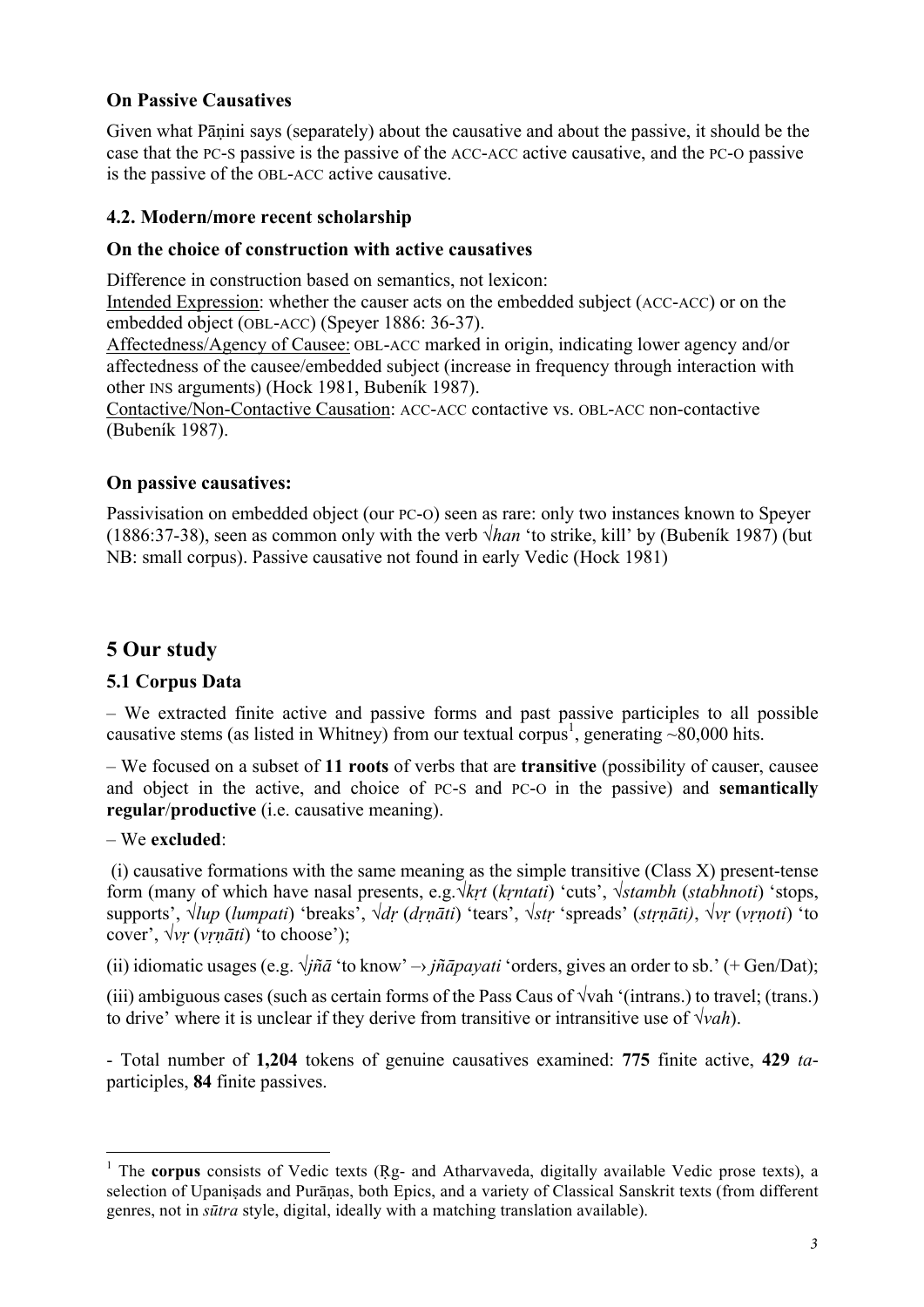# **6 Results**

#### **6.1 Active Causatives: ACC-ACC vs. OBL-ACC**

– Table 1 shows 775 tokens of active causatives of 10 roots (√*vah*: no ACT CAUS forms from the transitive base) that are unambiguously ACC-ACC, unambiguously OBL-ACC (√*śru* 'hear' also has GEN-ACC), and those which lack an explicit embedded subject:

| Pānini              | <b>ROOTS</b>                          | <b>NO SUBJ</b> |                |                | <b>ACC SUBJ</b> | <b>OBL SUBJ</b> | <b>TOTAL</b> |
|---------------------|---------------------------------------|----------------|----------------|----------------|-----------------|-----------------|--------------|
|                     |                                       | $\theta$       | $0 - ACC$      | $ACC-0$        | ACC-ACC         | OBL-ACC*        |              |
|                     | $\sqrt{pac}$ 'cook'                   | 2              | 18             | $\theta$       | $\theta$        |                 | 21           |
| INS-<br>ACC         | $\sqrt{grah}$<br>'seize'              | $\theta$       | 15             | $\overline{4}$ | 12              | 28              | 59           |
| only                | $\sqrt{han}$ 'strike'                 | 8              | 75             | $\overline{0}$ | $\overline{2}$  | 9               | 94           |
|                     | $\sqrt{d\bar{a}}$ 'give'              |                | 23             | 3              | $\overline{4}$  | $\theta$        | 31           |
|                     | $\sqrt{kr}$ 'do'                      | 4              | 103            | 1              | 14              | 6               | 128          |
| either              | $\sqrt{hr}$ 'carry'                   | 5              | 58             | 0              | 5               | $\overline{4}$  | 72           |
|                     | $\sqrt{path}$ 'read'                  |                | $\overline{2}$ | 2              | 3               | $\theta$        | 8            |
| ACC-<br>ACC<br>only | $\forall b$ <i>huj</i> 'eat'          | 6              | 14             | 196            | 20              | $\overline{0}$  | 236          |
|                     | $\sqrt{j} \tilde{n} \tilde{a}$ 'know' | 6              | 7              | 14             | 10              | $\overline{2}$  | 39           |
|                     | $\sqrt{\sin}$ 'hear'                  | 30             | 24             | 6              | 21              | 6               | 87           |
|                     | <b>TOTAL</b>                          | 63             | 339            | 226            | 91              | 56              | 775          |

# **Table 1: Active Causatives** *x* includes two GEN-ACC in addition to OBL-ACC

Possible interpretations:

1) *Contra* **Pāṇini:** ACC-ACC is not as restricted as Pāṇini says: examples (3a) and (3b) show the verbs √*han* 'to strike, kill' and √*dā* 'to give', respectively, in an ACC-ACC pattern; among regular transitive verbs.

(3) (a) *evaṃ daśa sutās tasya kaṃsas tān aghātayat* thus ten daughter.ACC.PL he.GEN.SG Kamsa.NOM.SG they.ACC.PL.MASC kill.CAUS.IMPF.ACT.3.SG 'Kamsa caused them to kill that one's ten daughters.' (*Brahmāṇḍa Purāṇa* 2,71.182)

| (b) | sa                    | $rS$ <i>In</i>      | karam                    | adāpayat                                                                              |
|-----|-----------------------|---------------------|--------------------------|---------------------------------------------------------------------------------------|
|     | $he_{\text{-NOM-SG}}$ | $sec_{L_{ACC\,PI}}$ | tribute. $_{\rm ACC,SG}$ | $g_1ve_{\text{caus}.\text{IMPV}.3.\text{SG}}$                                         |
|     |                       |                     |                          | 'He made the Rishis pay (caused them to give) tribute.' ( <i>Mahābhārata</i> 1,70.26) |

– A further look into the data shows that from 33 instances that go against the traditional classification (25ACC-ACC instead of OBL-ACC and 8 OBL-ACC instead of ACC-ACC), 10 are pre-Pāninian, 11 from the Epics (also pre-Pāninian features), the remaining 12 are post-Pāṇinian from a variety of genres, mainly from narratives.

2) **Semantic distinction between ACC-ACC and OBL-ACC?** 19th/20th-c scholarship focus on semantic factors deciding between ACC-ACC and OBL-ACC, which intuitively seems right; but actual examples far less clear-cut.

– √*śru* 'to hear' with GEN-ACC (4a), OBL-ACC (4b), ACC-ACC (4c), 0-ACC (4d).

(4) (a) *ānanda-vacanaṃ satvānāṃ śrāvayati* pleasant-speech. $_{\text{ACC SG}}$  creature. $_{\text{GEN PL}}$  hear. $_{\text{CAUS PRES 3 SG}}$ 'He makes pleasant speech heard by the people.' (*Śikṣāsamuccaya* 16) ( $8<sup>th</sup>$  c AD)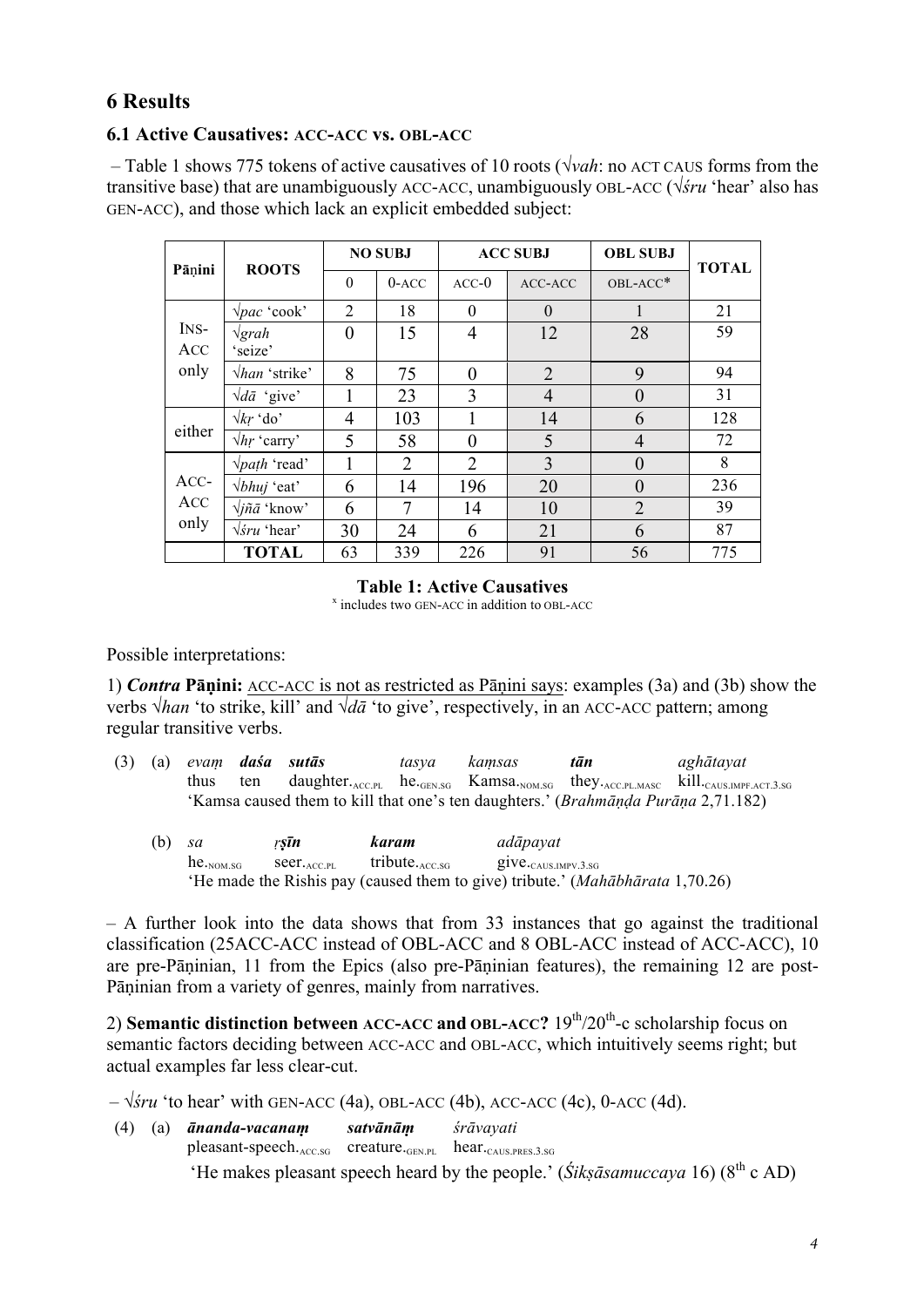- **(7)** (b) *guruṇā* **tan** *mantraṃ śravayet* teacher.<sub>INS.SG</sub> this.<sub>ACC.SG</sub> mantra.<sub>ACC.SG</sub> hear.<sub>CAUS.POT.3.SG</sub> 'he who causes the mantra to be heard by the guru' (*Mātṛkābhedatantra* 12.56) (13th c AD?)
- (9) (c) *ye ca itihāsaṃ śrāvayanti dvijottamān* who.<sub>NOM.PL</sub> and history.<sub>acc.sg</sub> hear.<sub>CAUS.3.PL</sub> twiceborn-best.<sub>ACC.PL</sub> '… those who make the best of twice-borns hear the sacred histories' (*Mahābhārata* 13.90.26)
- (9) (d) *ya idaṃ śrāvayed vidvān yaś ca idam śṛṇuyān naraḥ* which NOM.SG.MASC it ACC.SG hear CAUS.POT.3.SG knowing which NOM.SG.MASC and it ACC.SG  $hear_{POT.3.SG}$ man NOM.SG 'the man who causes it to be heard (who reads it out) and (the man) who hears it'

(*Mahābhārata* 1.56.14)

 $-\sqrt{grad}$  'to take' with OBL-ACC (5a) and ACC-ACC (5b).

- (5) (a) *vidita-arthas tu pārthivas tvayā duhituḥ pāṇiṃ grāhayiṣyati* but king.<sub>NOM.SG</sub> you.<sub>INS.SG</sub> daughter.<sub>GEN.SG</sub> hand.<sub>ACC.SG</sub> take.<sub>CAUS.FUT.3.SG</sub> 'Once the king has been informed of how things stand, he will make you take his daughter's hand.' (*Daśakumāracarita* 11.41)
- (b) pitarau (...) tasyā dārikāyā yathārhena karmaņā mām pāņim agrāhayetām parents.<sub>NOM.DU</sub> that.<sub>GEN.SG.FEM</sub> girl.<sub>GEN.SG</sub> appropriate.<sub>INS.SG</sub> action.<sub>INS.SG</sub> I.Acc.sG hand.Acc.sG take.cAUS.IMPF.POT.3.DU '(My father and mother were more than delighted. They looked at the man of despicable character, placed him under confinement, and) arranged for me to take the hand of that young

#### lady in marriage with the appropriate rites.' (*Daśakumāracarita* 9.107)

#### 3) **The Instrument in the Causative: origin of OBL-ACC?**

– Instrumental-case causer or instrument in Vedic active causatives (Hock 1981).

(6) *índraṃ ná yajñaíś citáyantaḥ* I.ACC.SG like sacrifice.INS.PL notice.CAUS.PRES.PTC.NOM.PL 'Making Indra take notice (of us) with our sacrifices like…' (*Ṛgveda* 1,131.02)

– The instrumental case can indicate causer (7a) or embedded subject (7b), or be ambiguous (7c).

- (7) (a) *devair vijñāpyate ca idam* god.<sub>INS.PL</sub> know.<sub>CAUS.PASS.3.SG</sub> and it.<sub>NOM.ACC.NEUT</sub> 'And it is caused to be known by the gods.' (*Viṣṇu Purāṇa* 5,37.20)
	- **(10)** (b) *śeṣam āryayā jñāpyatām* remainder.<sub>NOM.SG</sub> lady.<sub>INS.SG</sub> know.<sub>CAUS.IMP.3.SG</sub> 'Let the remainder be made known by the lady.' (*Bṛhatkathāślokasaṃgraha* 4.37)
	- **(10)** (c) *upadeśo mama apy eṣa yuṣmābhir dāpyatām* advice.<sub>NOM.SG.MASC</sub> I.<sub>GEN.SG</sub> also this.<sub>NOM.SG.MASC</sub> you.<sub>INS.PL</sub> give.cAUS.PASS.IMPV.3.SG 'Let this my advice be caused to be given by you.' (*Kathāsaritsāgara* 3,6.106)

4) **The high frequency of 0-ACC (339)**, well above OBL-ACC and ACC-ACC combined, suggests that it is more of a separate formation, or at least has become that. And this correlates with the fact that many other causatives do not have genuine causative sense, as discussed in the previous section, and also correlates with the diachronic developments seen in Middle Indic (Edgerton 1946). The use of 0-ACC may represent the beginnings of the loss of causativity in the causative.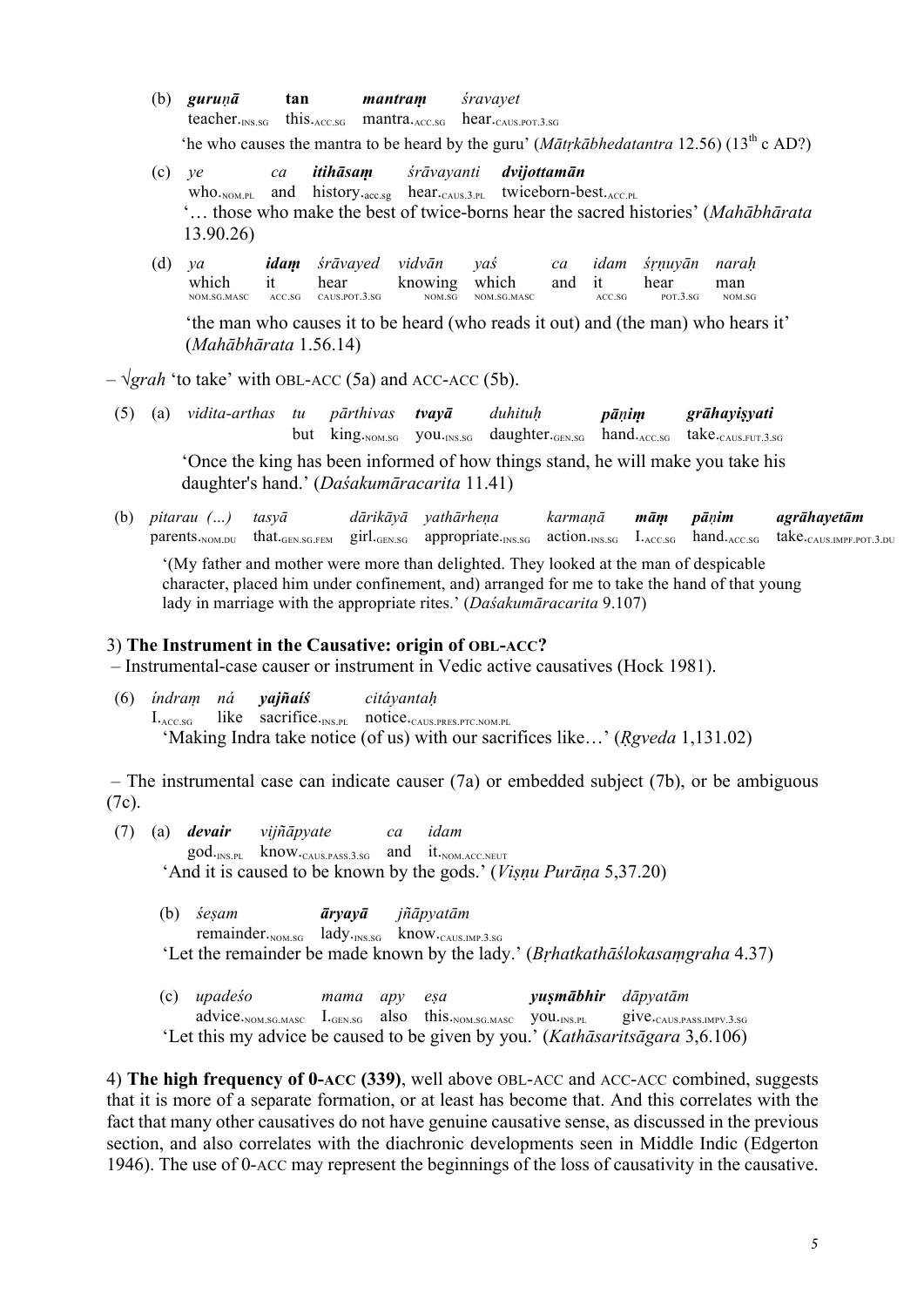**–** This also has the consequence of reformulating the function of the causative as shifting focus, rather than adding valence, as shown in (8).

(8) *ghātayāmi kīcakaṃ yadi manyase*  $kill_{\text{CAUS 1.SG}}$   $K_{\text{ACCSG}}$  if think.<sub>2.SG</sub> 'I will have Kīcaka killed, if you want it.' (*Mahābhārata* 4.15.4)

**–** Both 0 and 0-ACC instances in principle correspond with both ACC-ACC and OBL-ACC, but we might expect it more to correlate with OBL-ACC if we assume the core object (i.e. the embedded subject) to be less omissible.

5) **ACC-0 instances are also frequent (226)** and we can assume they most naturally correlate with ACC-ACC, with ellipsis of the second object. Nevertheless, for *bhuj* 'eat' (196 instances) it might also correlate with ACC- INS and the semantically specialised meaning of 'feed with'.

#### **6.2 Passive Causatives: PC-S vs. PC-O**

– We found considerable variation in preference for passivisation on the embedded subject (PC-S) vs. the embedded object (PC-O). Table 2 shows variation in the preference of 513 tokens from finite passive and *ta*-participle forms of 11 roots.

– The general preference for PC-S is more pronounced with the *ta*-participles, and the past participles are much more common than finite verbs, accounting for 70% of the forms shown in Table 2, which corresponds to the widespread use of theta-participles in Sanskrit.

| <b>ROOT</b>                         | Finite         |                |                      |                  | ta-participle |                    | <b>Total Passive</b> |                |                      |
|-------------------------------------|----------------|----------------|----------------------|------------------|---------------|--------------------|----------------------|----------------|----------------------|
|                                     | $PC-O$         | $PC-S$         | $PC-S$<br>Proportion | $PC-O$           | $PC-S$        | PC-S<br>Proportion | $PC-O$               | $PC-S$         | $PC-S$<br>Proportion |
| $\sqrt{path}$ read'                 | $\Omega$       | $\mathbf{1}$   | 1                    | $\boldsymbol{0}$ | $\mathbf{3}$  | 1                  | $\mathbf{0}$         | $\overline{4}$ | 1                    |
| $\forall b$ <i>huj</i> 'eat'        | $\overline{2}$ | $\mathbf{1}$   | .33                  | $\overline{2}$   | 19            | .90                | $\overline{4}$       | 20             | .83                  |
| $\sqrt{j} \tilde{n} \bar{a}$ 'know' | 14             | 9              | .39                  | 4                | 66            | .94                | 18                   | 75             | .80                  |
| $\sqrt{vah}$ 'carry'                | 12             | 5              | .29                  | $\boldsymbol{0}$ | 36            | $\mathbf{1}$       | 12                   | 41             | .74                  |
| $\sqrt{grah}$ 'seize'               | $\overline{2}$ | $\mathbf{1}$   | .33                  | 4                | 12            | .75                | 6                    | 13             | .68                  |
| $\sqrt{\sin}$ 'hear'                | 1              | $\mathbf{1}$   | $.5\,$               | 17               | 34            | .66                | 18                   | 35             | .66                  |
| $\sqrt{d\bar{a}}$ 'give'            | 3              | $\overline{4}$ | .57                  | 7                | 6             | .46                | 10                   | 10             | .5                   |
| $\sqrt{kr}$ 'do'                    | 13             | 8              | .38                  | 73               | 38            | .34                | 86                   | 46             | .34                  |
| $\sqrt{hr}$ 'carry'                 | $\overline{3}$ | $\overline{2}$ | $\mathcal{A}$        | 28               | $\mathbf{1}$  | .03                | 31                   | 3              | .08                  |
| $\sqrt{han}$ 'strike'               | 1              | $\theta$       | $\theta$             | 73               | $\Omega$      | $\theta$           | 74                   | $\theta$       | $\mathbf{0}$         |
| $\sqrt{pac}$ 'cook'                 | 1              | $\theta$       | $\theta$             | 6                | $\Omega$      | $\theta$           | 7                    | $\theta$       | $\boldsymbol{0}$     |
| <b>TOTAL</b>                        | 52             | 32             | .38                  | 214              | 215           | .50                | 266                  | 247            | .48                  |

**Table 2: Passivisation on Subjects (PC-S) and Objects (PC-O)**

Possible interpretations:

1) **Prior scholarship saw passivisation on the embedded object (PC-O) as rare**: Table 2 shows that passivisation on the embedded object is more common for those 11 roots than passivisation on the embedded subject (52 vs. 32).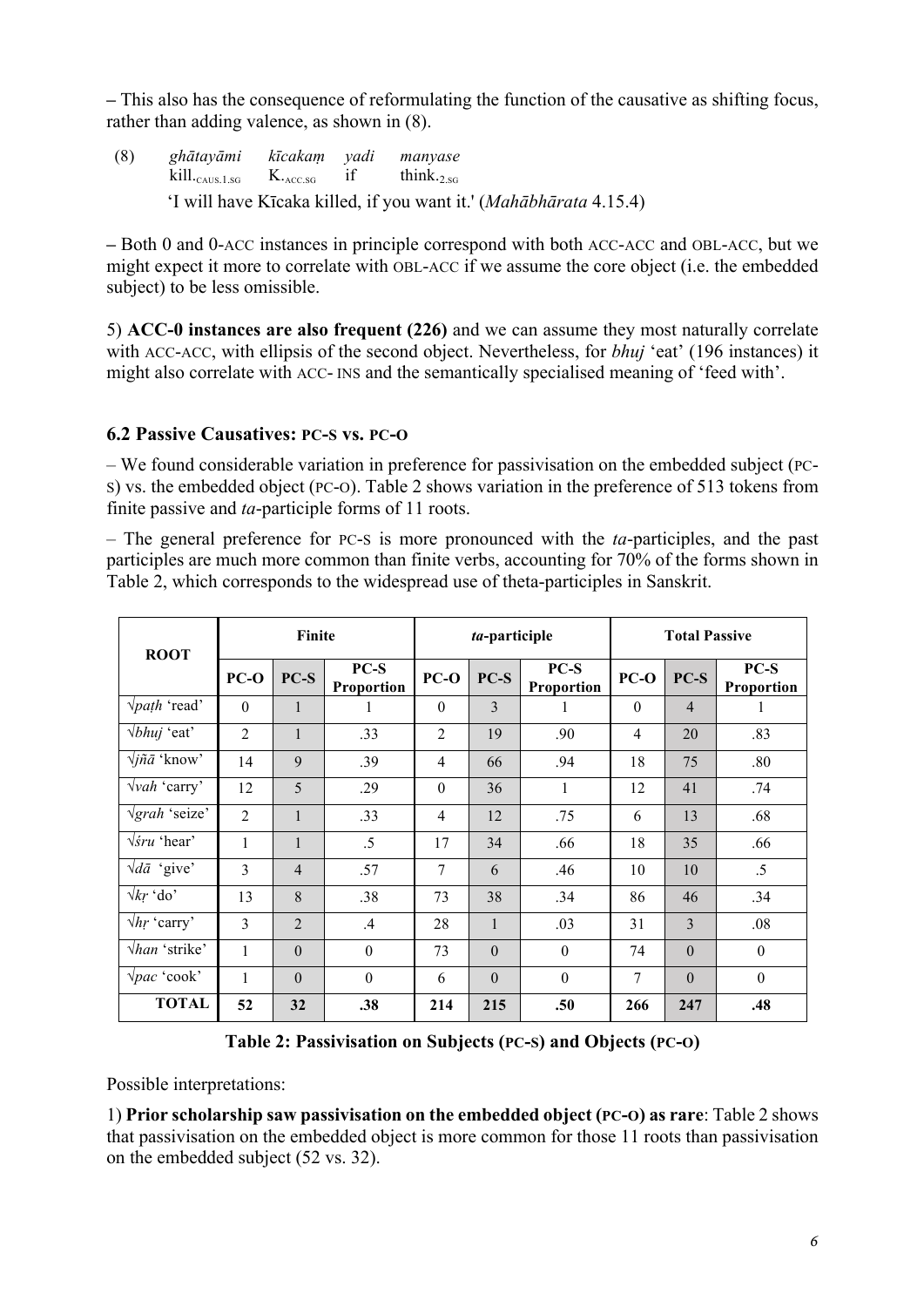2) But the figures in Table 2 also show considerable variation between the different roots in the preference for passivisation on the embedded subject (PC-S) vs. passivisation on the embedded object (PC-O).

i) √*han* entirely PC-O: again 'is caused to be killed' omission of both agent and subject possible, focussing just on the (soon to be) dead person.

(9) *sthāpitā buddha-mudrāḥ sam-ud-ghātitāḥ sarva-mārāḥ* stand.CAUS.PASS.PTC.NOM.PL.MASC Buddha.seal.nom.pl.masc kill.CAUS.PASS.PTC.NOM.PL.MASC all-Māra.<sub>NOM.PL.MASC</sub> 'The seals of the Buddha (were) established, all Māras (were) caused to be killed.' (*Śikṣasamuccaya* 19)

ii) √*hṛ* 'to carry' mostly PC-O: similar to √*han*

iii) √kṛ 'to do' part PC-O, part PC-S: semantically fairly empty, can be used for all sorts of expressions: (10) shows passivisation on the embedded object of  $\sqrt{k r}$  'to do', (11) passivisation on the embedded subject.

- (10) *vivāhaḥ kārito mayā* marriage.NOM.SG do.caus.PASS.PTCL.NOM I.INS SG 'I had the marriage carried out (lit. 'the marriage was caused to be done by me').' (*Bṛhatkathāślokasaṃgraha* 14.118) **PC-O**
- (11) *candrāsannair hi nakṣatrair lokaḥ kāryāṇi kāryate* moon-conjunction.<sub>INS.PL</sub> indeed star.<sub>INS.PL</sub> world.<sub>NOM.SG</sub> duty.<sub>ACC.PL</sub> do.<sub>3.SG.CAUS.PASS</sub> 'The world is caused to do the things that need to be done by/according to the constellations in conjunction with the moon' (*Bṛhatkathāślokasaṃgraha* 15.6) **PC-S**

iv) √*jñā* 'to know' and √*śru* 'to hear' (12) and some other verbs: PC-S with people (make someone hear/know/etc), PC-O with things (make something heard/known/etc).

- (12) (a) *śrāvitaḥ amātya-sandeśaṃ stanakalaśaḥ* hear.<sub>CAUS</sub> PASS PTC.NOM.SG.MASC minister-message.<sub>acc.sg</sub> S.<sub>NOM.SG</sub> MASC 'Stanakalaśa was caused to hear the minister's message.' (*Mudrārākṣasam*)
	- **(13)** (b) *kena punar idānīṃ sa lekhaḥ śrāvitaḥ*  $who_{\rm l,NS,SG}$  again now this.<sub>NOM.SG.MASC</sub> letter.<sub>NOM.SG.MASC</sub> hear.<sub>CAUS.PASS.PTC.NOM.SG.MASC</sub> 'by whom was this letter caused to be heard (i.e. read out) again?' (*Priyadarśikā*)

3) **Animacy:** tendency for PC-S with +animate/+human, PC-O with -animate/-human. But note: animal PC-S in (13a), women PC-O in (13b).

- (13) (a) *na vyāpāra-śatena api śukavat pāṭhyate bakaḥ* no actions-hundred. $_{\text{INSSG}}$  even like-a-parrot recite. $_{\text{CAMS PASS3PL}}$  heron. $_{\text{NOMSG}}$ 'The heron cannot be taught to speak like a parrot, even by a hundred repetitions.' (*Hitopadeśa* 0.42)
	- (12) (b) *gandhārva-vivāhena sā vivāhitā* gandharva-marriage.<sub>INS.SG</sub> she.<sub>NOM.SG</sub> lead-away.<sub>CAUS.PTC.NOM.SG.FEM</sub> 'She was married (lit. 'caused to be led') by/in a gandharva-marriage.' (*Pañcatantra* 1.225)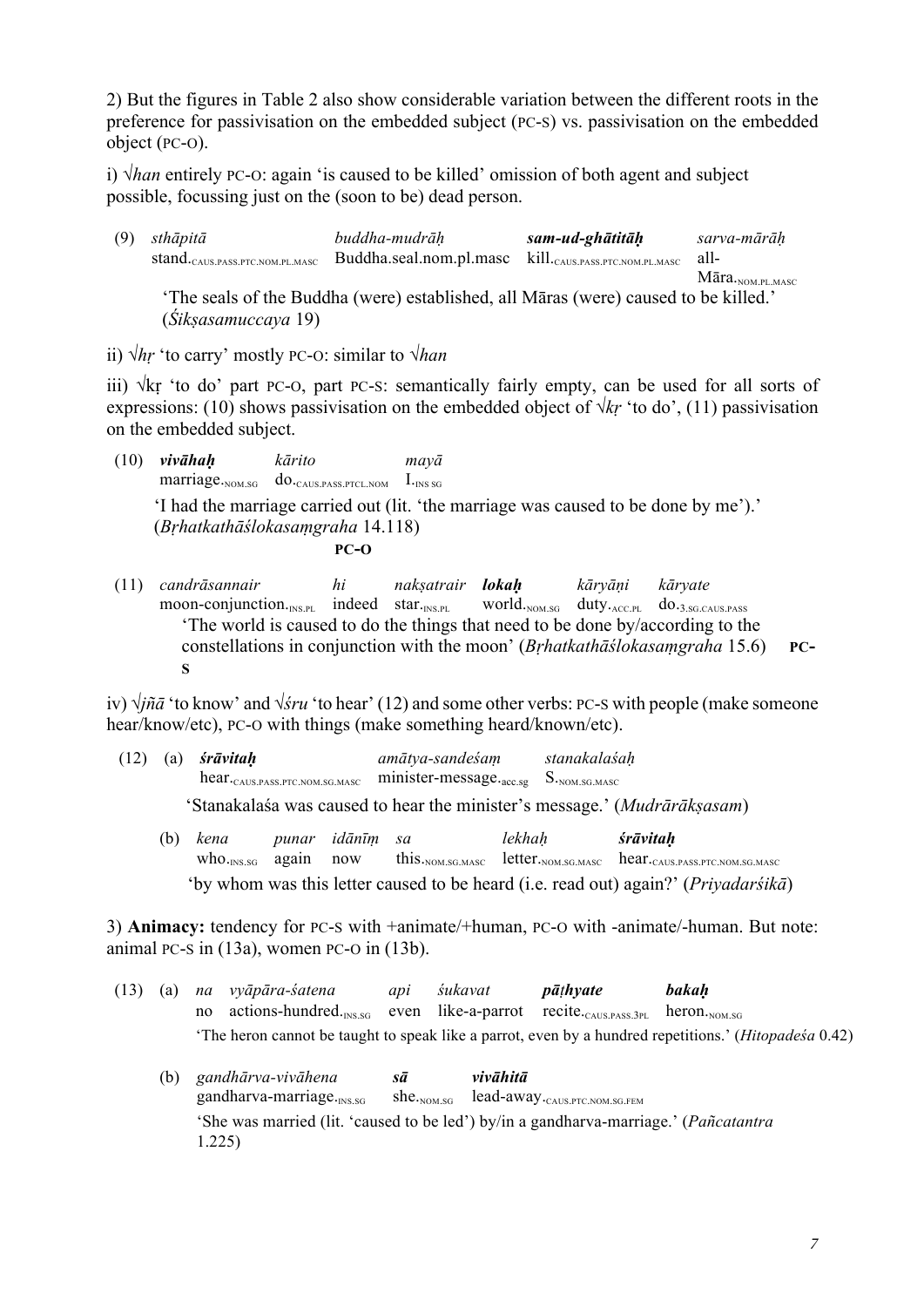4) **Compounds:** Past passive participles can also present the relevant patterns in compound formation: PC-O in (14a) and PC-S in (14b).

|     | $(14)$ (a) sarvam             | tan | manyu-k <b>āritam</b>                                                                 |
|-----|-------------------------------|-----|---------------------------------------------------------------------------------------|
|     |                               |     | $all_{.NOM.SG.NTR}$ this. $_{NOM.SG.NTR}$ rage-done. $_{\text{CAUS.PTCL.NOM.SG.NTR}}$ |
|     |                               |     | 'All this is caused to be done by your rage.' (Mahābhārata 5,73.11)                   |
| (b) | <u>mātali</u> -v <b>āhito</b> |     | rathah                                                                                |

M.-carried.<sub>CAUS.PTCL.NOM.SG</sub> chariot.<sub>NOM.SG</sub> 'The chariot that was caused to move by Mātali.' (*Abhiṣekanāṭakam* 6)

#### **6.3 Relationship between Active and Passive Causatives**

– One assumption that has been suggested, but not investigated, in prior work is the relationship between the active and the passive patterns: if passivisation of the embedded subject (PC-S) represents the passive of the ACC-ACC active causative; while the passivisation of the embedded object (PC-O) represents the passive of the OBL-ACC active causative.

– Looking back at Table 1, roots that only show 0/ACC-ACC constructions (and not OBL-ACC), such as *paṭh* 'recite' (5 vs. 0), *jñā* 'know' (24 vs. 1), have a tendency towards passivisation of the embedded subject: 4 vs. 0 and 75 vs. 18, respectively. But the distribution of other roots is not as clear.

– Comparing the patterns in the passive causatives with those in the active causatives presents its challenges:

i) First, the data from the active causatives is more restricted: not all causatives forms were genuine causatives, some maintain a simple transitive meaning, i.e. nasal presents; other were used as idioms; and others were ambiguous between the transitive or intransitive base. ii) Second, the embedded subject is often not explicit in the active causative data, leaving the construction ambiguous between ACC-ACC and OBL-ACC causatives.

– **Correlation matrix**: the 'correlation' is a measure of the dependence between two variables. It is expressed in the form of a correlation coefficient, which is measured on a scale from -1 to  $+1$ . The closer the value is to  $+1$  or  $-1$ , the more closely the two variables are related. A positive correlation coefficient means they both move together in the same direction. An increase in one is accompanied by an increase in the other and a reduction in one is accompanied by a reduction in the other. A correlation coefficient of -1 represents a negative correlation. This means when one increases, the other decreases and vice-versa. A value of 0, however, means that there is no correlation between the two and they are not related to each other at all.

|                    | PASS.PC-S | PASS.PC-O | ACT.O   | ACT.O-ACC | ACT.ACC-0 | ACT.ACC-ACC | ACT.OBL-ACC |
|--------------------|-----------|-----------|---------|-----------|-----------|-------------|-------------|
| PASS.PC-S          |           | 0.16      | 0.28    |           | 0.81      | 0.53        | $-0.08$     |
| PASS.PC-O          | 0.16      |           | 0.08    | 0.95      | $-0.22$   | $-0.04$     | 0.09        |
| ACT.O              | 0.28      | 0.08      |         | 0.03      | 0.24      | 0.58        | $-0.06$     |
| $ACT.0-ACC$        | 0         | $0.95***$ | 0.03    |           | $-0.41$   | $-0.04$     | 0.09        |
| ACT.ACC-0          | $0.81*$   | $-0.22$   | 0.24    | $-0.41$   |           | 0.24        | 0.04        |
| ACT.ACC-ACC        | 0.53      | $-0.04$   | 0.58    | $-0.04$   | 0.24      |             | 0.16        |
| <b>ACT.OBL-ACC</b> | $-0.08$   | 0.09      | $-0.06$ | 0.09      | 0.04      | 0.16        |             |

\* Significant p-value of 0.0049 ( $\leq$  0.05) \*\* Significant p-value of 0 ( $\leq$  0.05)

#### **Table 3: Correlation Matrix**